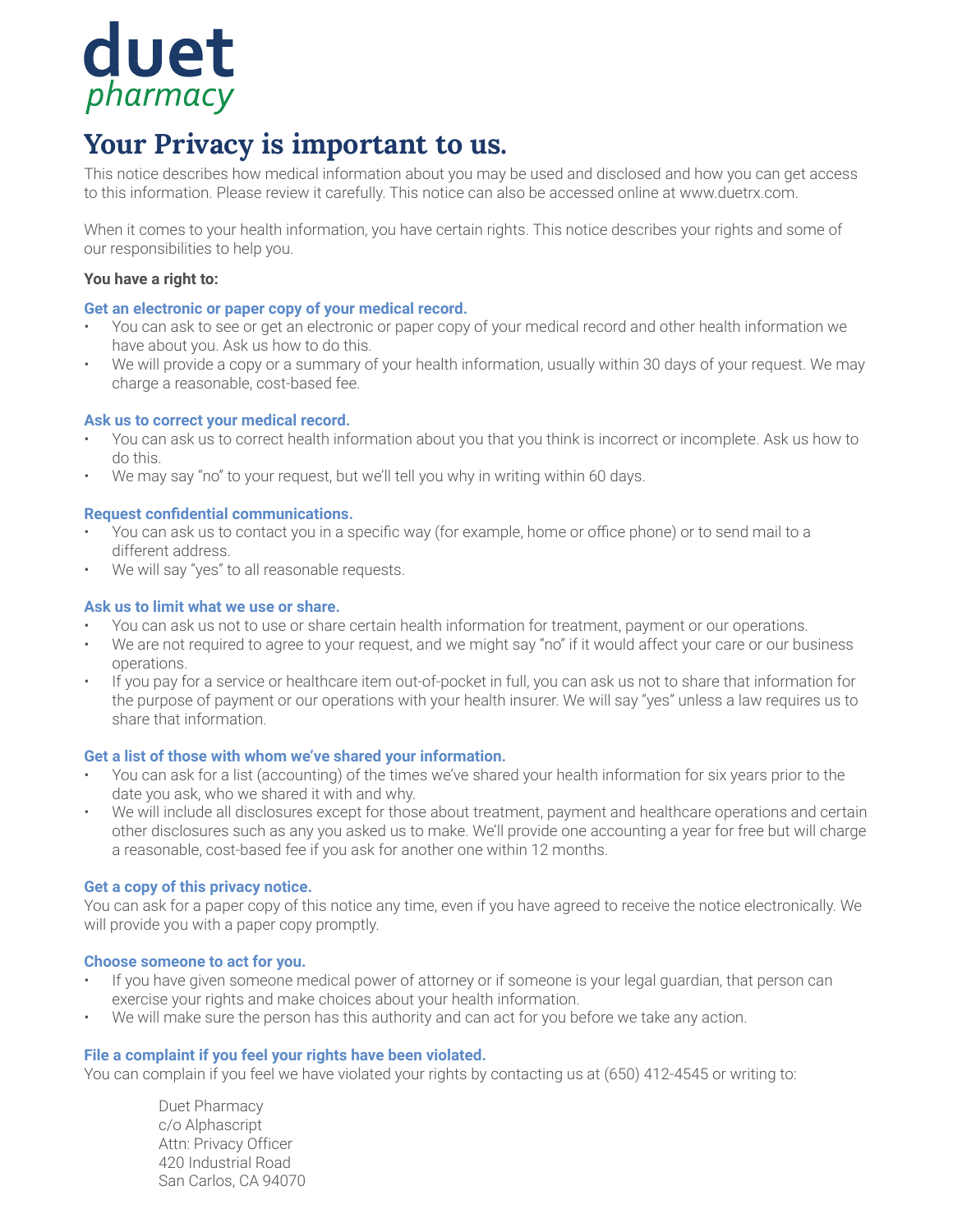You can file a complaint with the U.S. Department of Health and Human Services Office for Civil Rights by calling (877) 696-6775, visiting www.hhs.gov/ocr/privacy/hipaa/complaints or sending a letter to:

200 Independence Avenue S.W. Washington, D.C. 20201

We will not retaliate against you for filing a complaint.

For certain health information, you can tell us your choices about what we share. If you have a clear preference for how we share your information in the situations described below, talk to us. Tell us what you want us to do and we will follow your instructions. You have both the right and the choice to:

- Share information with your family, close friends or others involved in your care.
- Share information in a disaster relief situation.

*If you are not able to tell us your preference, for example if you are unconscious, we may go ahead and share your* information if we believe it is in your best interest. We will use our professional judgment and experience to make *reasonable inferences of your best interest in allowing a person to act on your behalf to pick up filled prescriptions, supplies or other similar forms of medical information. We may also share your information when needed to lessen a serious and imminent threat to health or safety.*

In these cases we never share your information unless you give us written permission:

- Marketing purposes
- Sale of your information

## **How do we typically use or share your health information?**

We typically use or share your health information to:

#### **Treat you.**

We can use your health information and share it with other professionals who are treating you. For example, we may share your health information with our affiliated pharmacies that are involved with your care. Additionally, a request may also be made by the pharmacy to Prescription Drug Monitoring Programs to obtain information on all covered substances dispensed to you and to report prescription information as required by the state.

#### **Run our organization.**

We can use and share your health information to run our practice, improve your care and contact you when necessary. For example, we use your information to manage your treatment and services.

#### **Bill for your services.**

We can use and share your health information to bill and get payment from health plans and other entities. For example, we give information to your health insurance plan so it will pay for your services.

#### **How else can we use or share your health information?**

We are allowed or required to share your information in other ways — usually in ways that contribute to the public good, such as public health and research. We have to meet many conditions in the law before we can share your information for these purposes. For more information, see:

www.hhs.gov/ocr/privacy/hipaa/understanding/consumers/index.html

## **We can use your information to:**

#### **Help with public health and safety issues.**

We can use and share health information about you for certain situations such as:

- Preventing disease.
- Helping with public recalls.
- Reporting adverse reactions to medications.
- Reporting suspected abuse, neglect or domestic violence.
- Preventing or reducing a serious threat to anyone's health or safety.